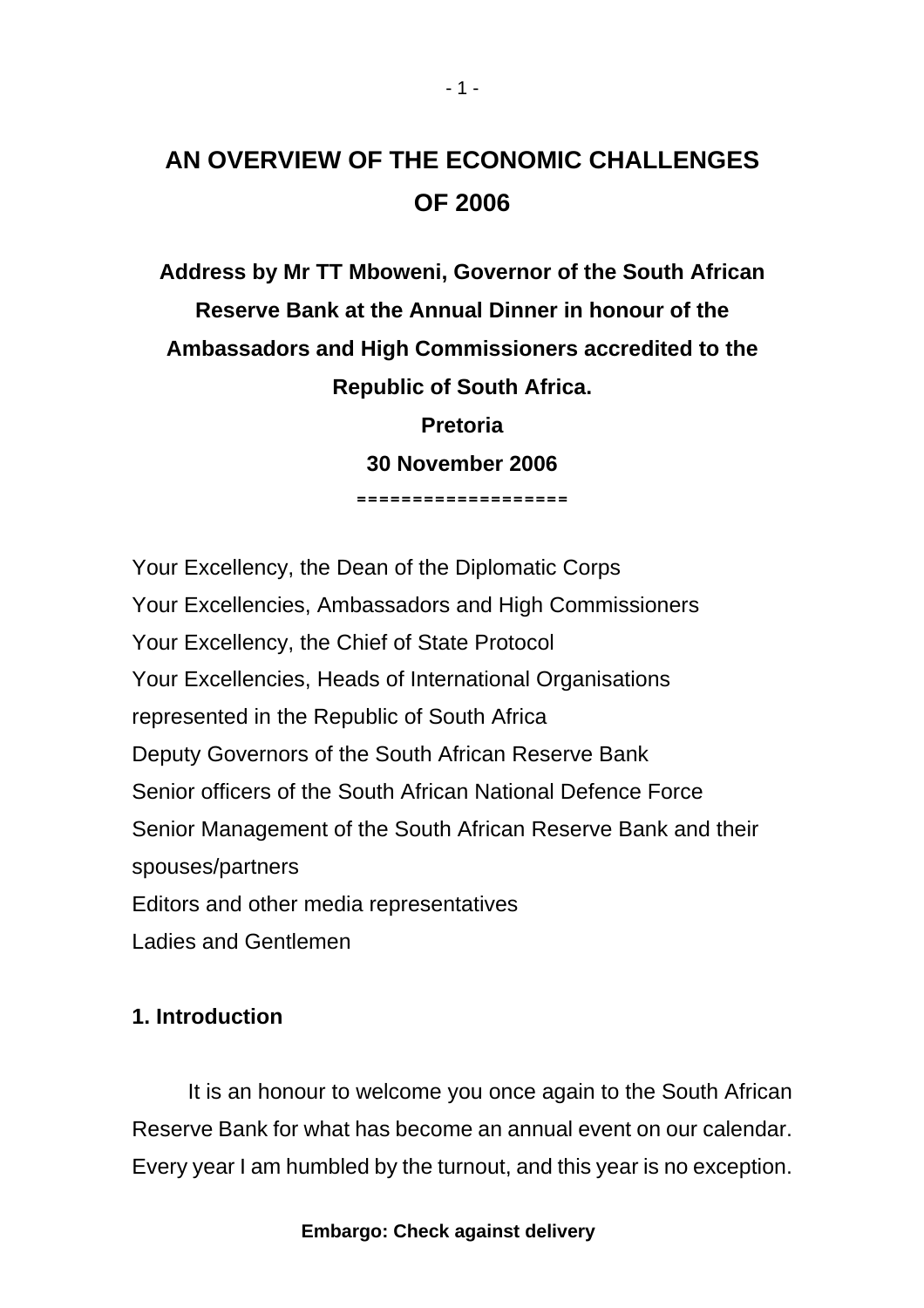This past year has been an extremely challenging one from a monetary policy perspective. Some of the challenges have emanated domestically, but external economic and geopolitical events have also provided challenges to us as well as to many other central banks around the world. This evening I will give a brief broad-brush review of some of these developments. Further details can be found in our publications, including our Quarterly Bulletin which will be released next week. I am aware that one of the issues that is close to your hearts in the diplomatic community is the behaviour of the exchange rate of the rand as your purchasing power in this country varies inversely with the fortunes of the rand. I have noticed that many of you are looking a lot happier tonight than you were this time last year!

## **2. The external environment**

The recent World Economic Outlook published by the International Monetary Fund (IMF) characterised the global economic environment as robust, with economic activity exceeding expectations. While the global expansion has in general been broad based, the improved growth performance of developing and emerging economies compared to that of developed economies has been most noteworthy. This improvement has taken place across all regions, including sub-Saharan Africa. As a group, developing countries now account for more than half of total world gross domestic product (GDP) in purchasing-power parity terms.

This past year has been overshadowed by a high degree of volatility in the international oil markets, which posed a risk to the outlook for world growth and inflation. During the course of the year,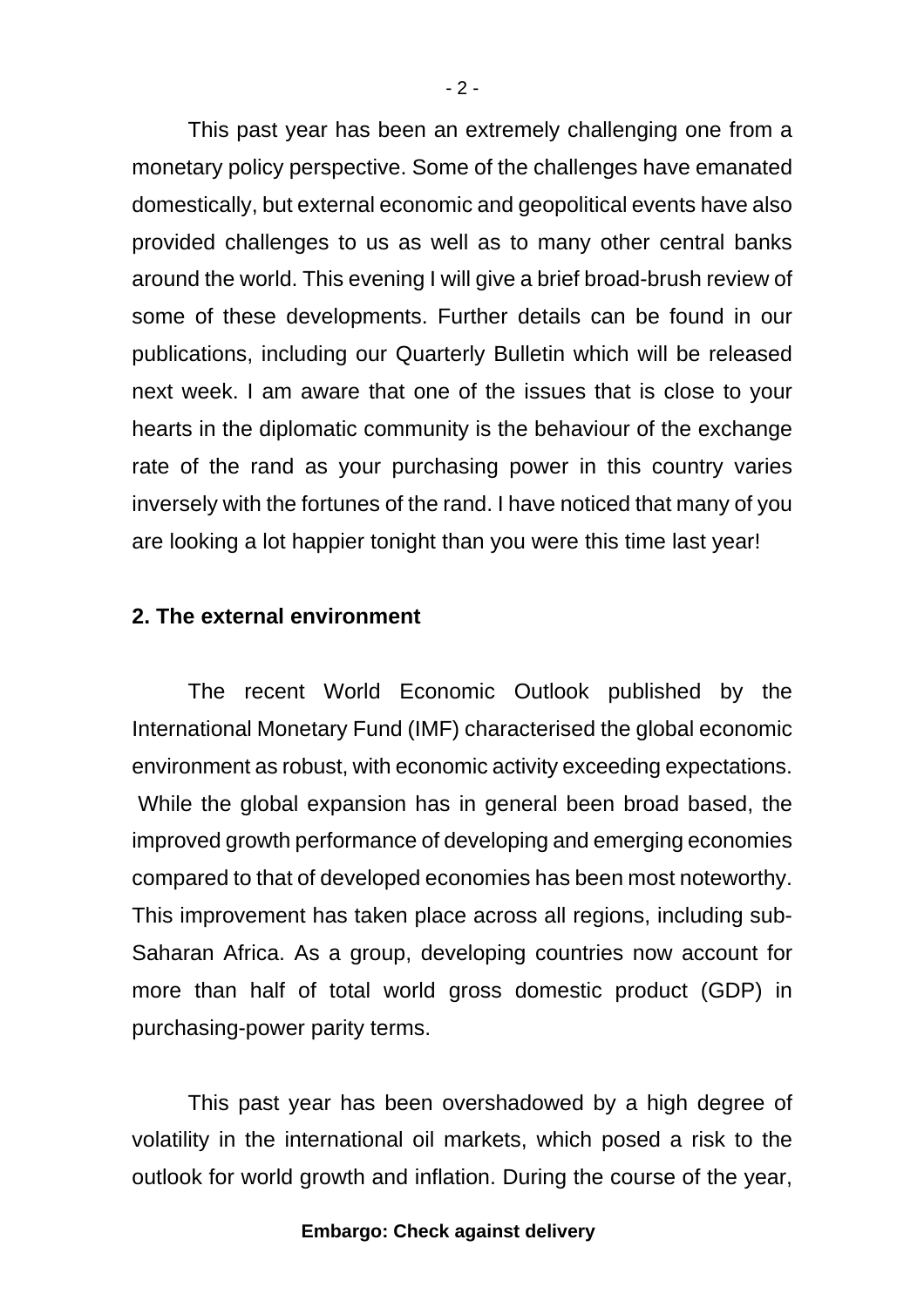the price of Brent crude oil reached new highs of almost US\$80 per barrel as a result of tight supply and demand conditions as well as geopolitical developments. Since then the markets have stabilised somewhat and prices are currently around US\$60 per barrel.

The pressures on world inflation have also been reinforced by high levels of capacity utilisation and strong global consumer demand. Consequently, we have seen the adoption of a general monetary policy tightening cycle in many countries. During the past year, most industrialised and emerging market central banks have raised interest rates at some point. These actions are expected to keep world inflation under control.

The global imbalances which have persisted over the past few years have been topical issues in the IMF, World Bank and G20 forums. The anomaly of the current global imbalances is that developing countries, particularly those in Asia are now the financiers of the current account deficits of the United Sates and other industrialised countries. A major concern is whether or not the elimination of these imbalances will take place in an orderly fashion. Although the dominant view is that the process will be orderly, the risk remains that the international economy could be in for turbulent times should a disorderly process emerge. It is probably too early to assess whether the current volatility we are observing in the international currency markets is the beginning of this adjustment process, or to predict how this process will unfold.

Until May this year, emerging markets had enjoyed an extended period of investor exuberance and search for higher yield, which,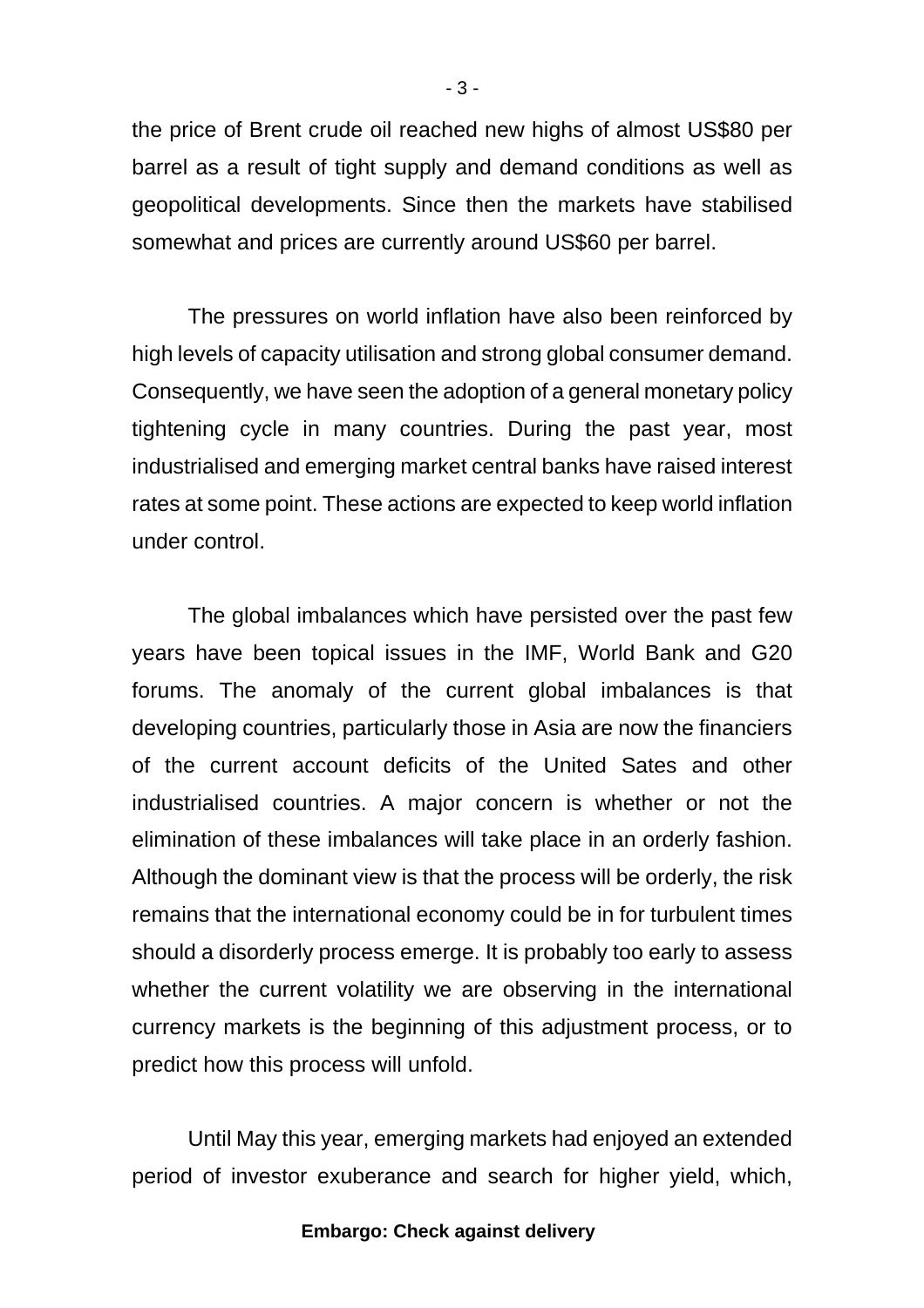combined with a generally supportive environment of strong global growth and high commodity prices, caused emerging market currencies to appreciate, equity prices to increase and bond spreads to narrow. However, in May, uncertainty regarding future inflation, interest rates and growth in the major economies contributed to some repricing of these assets. Following the anxieties caused to the markets by the widening current account deficits of Iceland and New Zealand earlier in the year, those countries which were perceived to have greater external vulnerability as a result of either high current account deficits or higher levels of external debt, were most affected. South Africa was among these, and as a result the rand depreciated significantly during the second and third quarters of 2006.

Fortunately this episode was relatively short-lived and the latest indicators suggest that emerging markets have generally recovered and are enjoying renewed appetite among global investors for higher yielding assets. On the positive side, it seems as if emerging markets have become more resilient to sudden changes in investor sentiment than they were at the time of the Asian crisis in 1997/98.

A major disappointment during 2006 was the inability of trade negotiators around the globe to conclude or, at least, continue with discussions in the Doha Round of the World Trade Organisation. There is no doubt that the major reason for the Doha breakdown is to be found in disagreements over agricultural sector protection. The failure of these trade negotiations came as a major disappointment to developing countries in all regions, but the ultimate cost could be borne by both developed and developing nations. Apart from the foregone opportunities for both developed and developing countries that a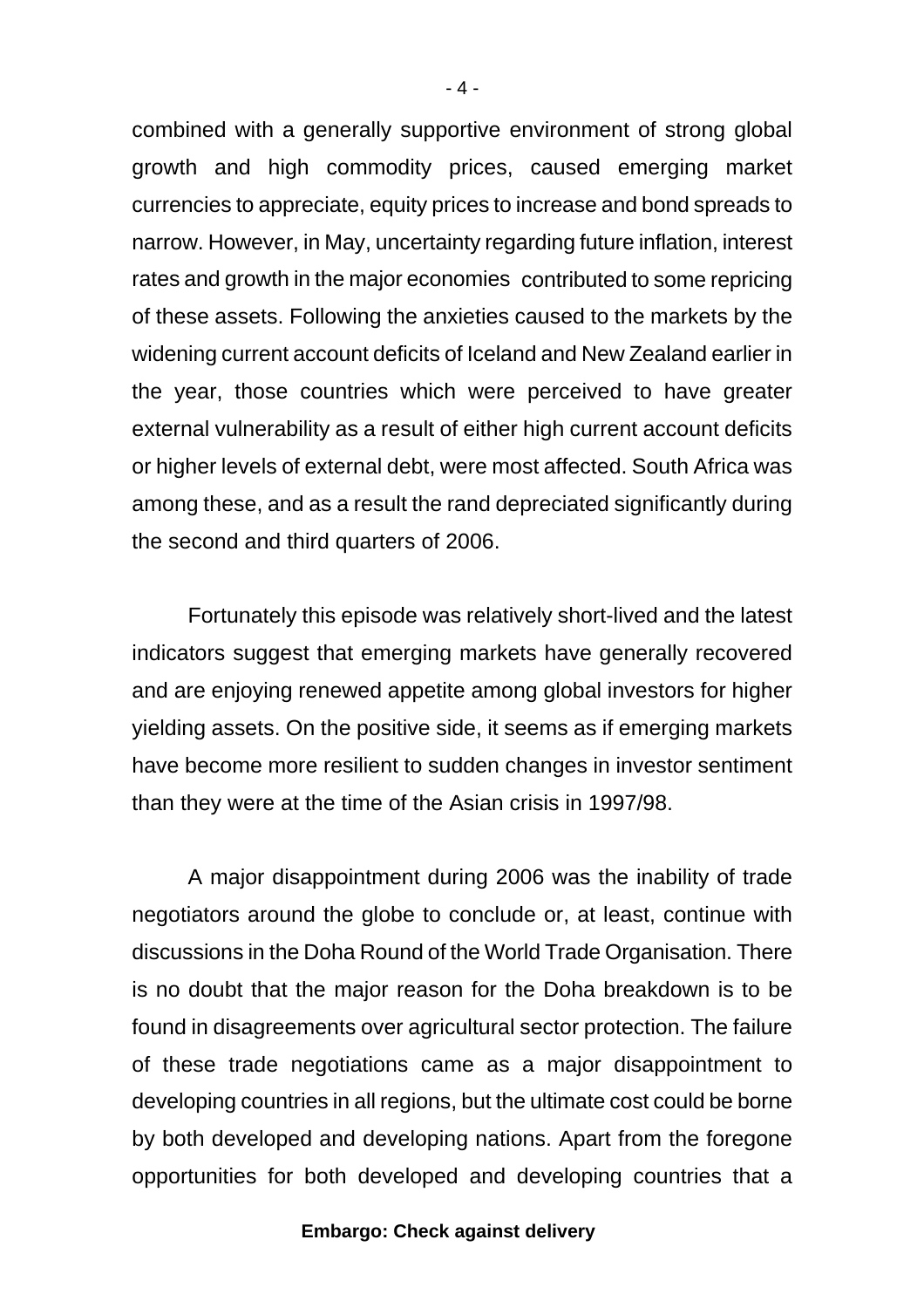successful conclusion would have provided, of greater importance are the losses that all will be incurred if the world trading system is allowed to deteriorate with a reversion to protectionism.

# **3. Domestic economic developments**

On the domestic front, 2006 has proved to be an eventful and challenging year, which has been influenced to a significant degree by the international developments that I have made mention to above. From a monetary policy perspective, we have continued to achieve our mandate, which is to keep CPIX inflation within the target range of 3-6 per cent. Inflation has been within this range since September 2003 which enabled us to reduce nominal interest rates by a total of 650 basis points between June 2003 and April 2005. In recent months the trend of inflation has been rising, and in October CPIX inflation measured (5% ) per cent compared to 3,7 per cent in April of this year. Furthermore our forecasts suggest that inflation could reach the 6 per cent level by the second quarter of next year. In response to the deteriorating inflation outlook, the monetary policy stance was adjusted in June of this year when we increased the repo rate by 50 basis points. The repo rate was increased further by 50 basis at each of the subsequent meetings in August and October.

For much of the year, international oil price developments posed a major risk to inflation. The price of 95 octane petrol increased from R5,49 per litre in January 2006 to peak at R7,04 per litre in August. Fortunately pressures on inflation from this source dissipated somewhat with the decline in the international oil prices and since August domestic petrol prices have declined by a total of R1,07 per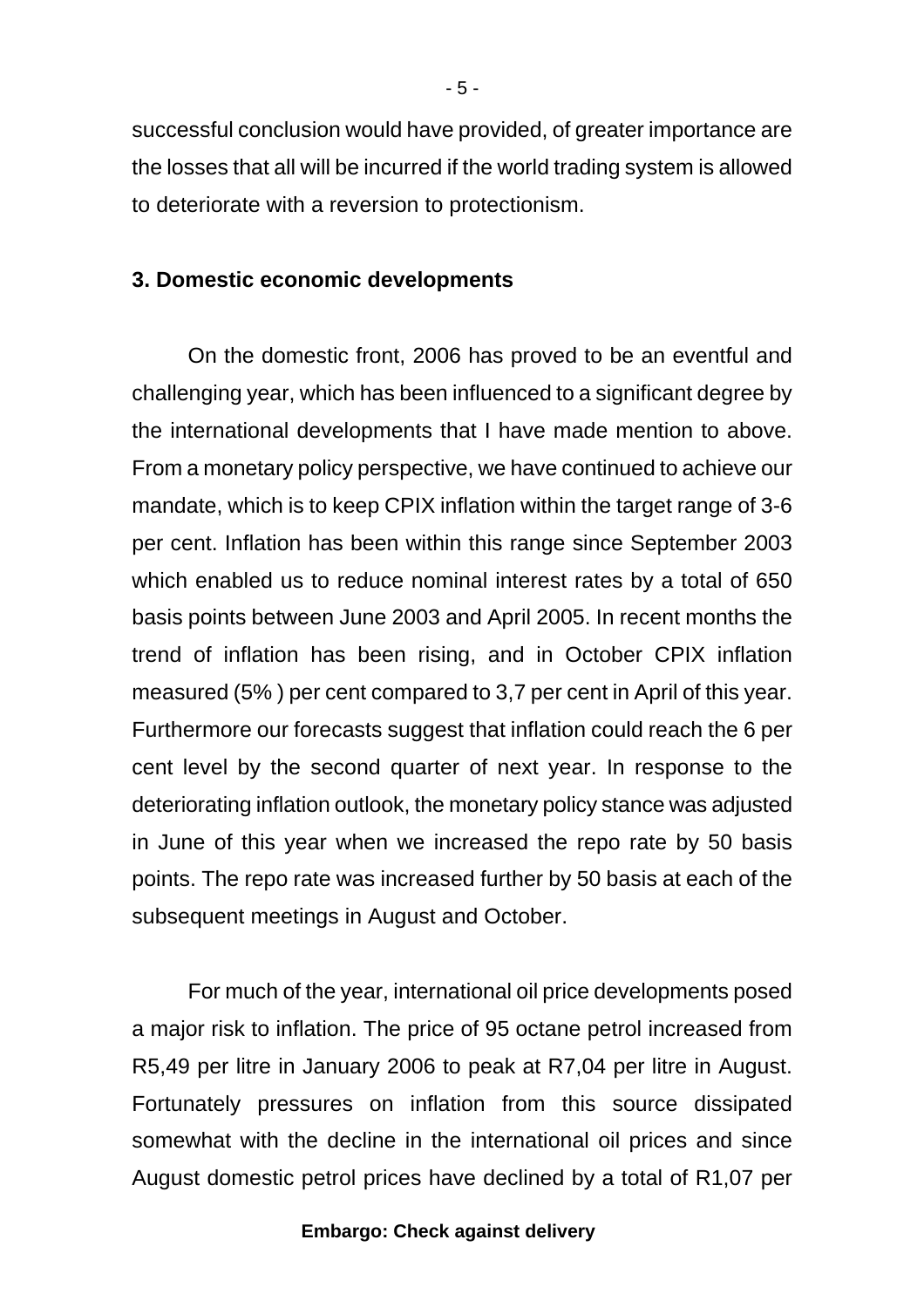litre. Despite this recent moderation, we still see the international oil price being vulnerable to global geo-political tensions, and therefore it continues to pose an upside risk to our inflation outlook.

Of concern to us during the year was the persistent rise in domestic consumer demand which in recent times has been increasing at a year-on-year rate of around 8 per cent. This consumer exuberance has been financed by high rates of domestic credit extension and has led to record levels of consumer indebtedness of around 70 per cent of household disposable income. Contributing to these high levels of demand have been rising real incomes, increased employment, lower interest rates and higher asset prices. Both the housing market and equity markets have remained buoyant. The equity market in recent weeks has reached new record highs, having recovered from the reversal it suffered during the international market volatility in May and June when the all-share index declined by as much as 16 per cent.

The rand exchange rate was also not spared the fall-out of the emerging market jitters in May and these developments have had an impact on the inflation outlook. Having traded in a relatively narrow trading range for much of the first half of this year, the exchange rate reacted to the global risk aversion, and between 11 May and the middle of June it depreciated from R6,10 to the US dollar to around R6.80. Subsequently, concerns relating to the widening current account deficit on the balance of payments in excess of 6 per cent of GDP caused the exchange rate to depreciate further. At one stage the exchange rate had depreciated to around R7,90 to the US dollar in early October, but more recently it has been trading at levels of around R7,20.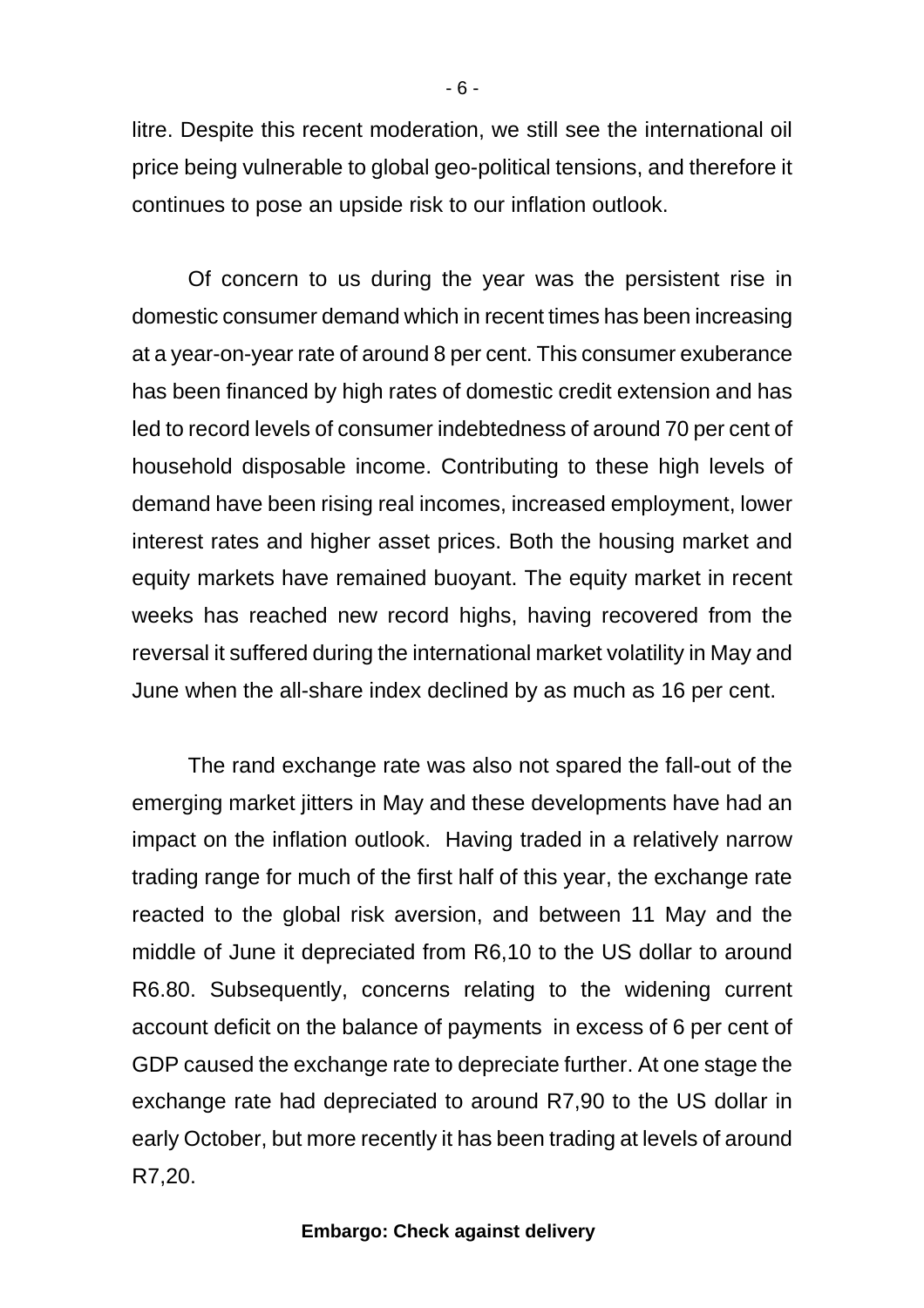In part the depreciation of the rand during 2006 should be seen as an element of the adjustment to the then widening current account deficit. Already the trade account has improved in the third quarter of this year, and a stable rand at current levels will help stabilise the inflation outlook. In addition, the exchange rate adjustments are expected to be positive for export growth, and in conjunction with the adjustment of interest rates should help to ensure that domestic growth is driven by exports and infrastructural investment, rather than by strong consumer spending as has been the case in the past two years.

International investor interest in South Africa has nevertheless remained strong. Despite the repricing of emerging-market assets in the middle of 2006, there has not been one month during the year to date in which non-residents had not been net purchasers of South African bonds and equities. In the year to date, the net amount of bonds and equities purchased by non-residents totals a record of more than R100 billion, compared R41 billion in the whole of last year. Consequently, the current account deficit continued to be adequately financed. Although we are hesitant to become too confident too soon, it also appears as if portfolio investments may be becoming a more stable source of financing, as emerging market assets become a more integrated part of global investment mandates, in particular those like South Africa which have investment grade ratings.

In 2004 and 2005 the South African economy grew at robust rates of 4.8 and 5.1 per cent respectively. This is in sharp contrast to the 3 per cent average annual growth experienced between 1994 and 2003. In the first two quarters of this year, the economy grew at revised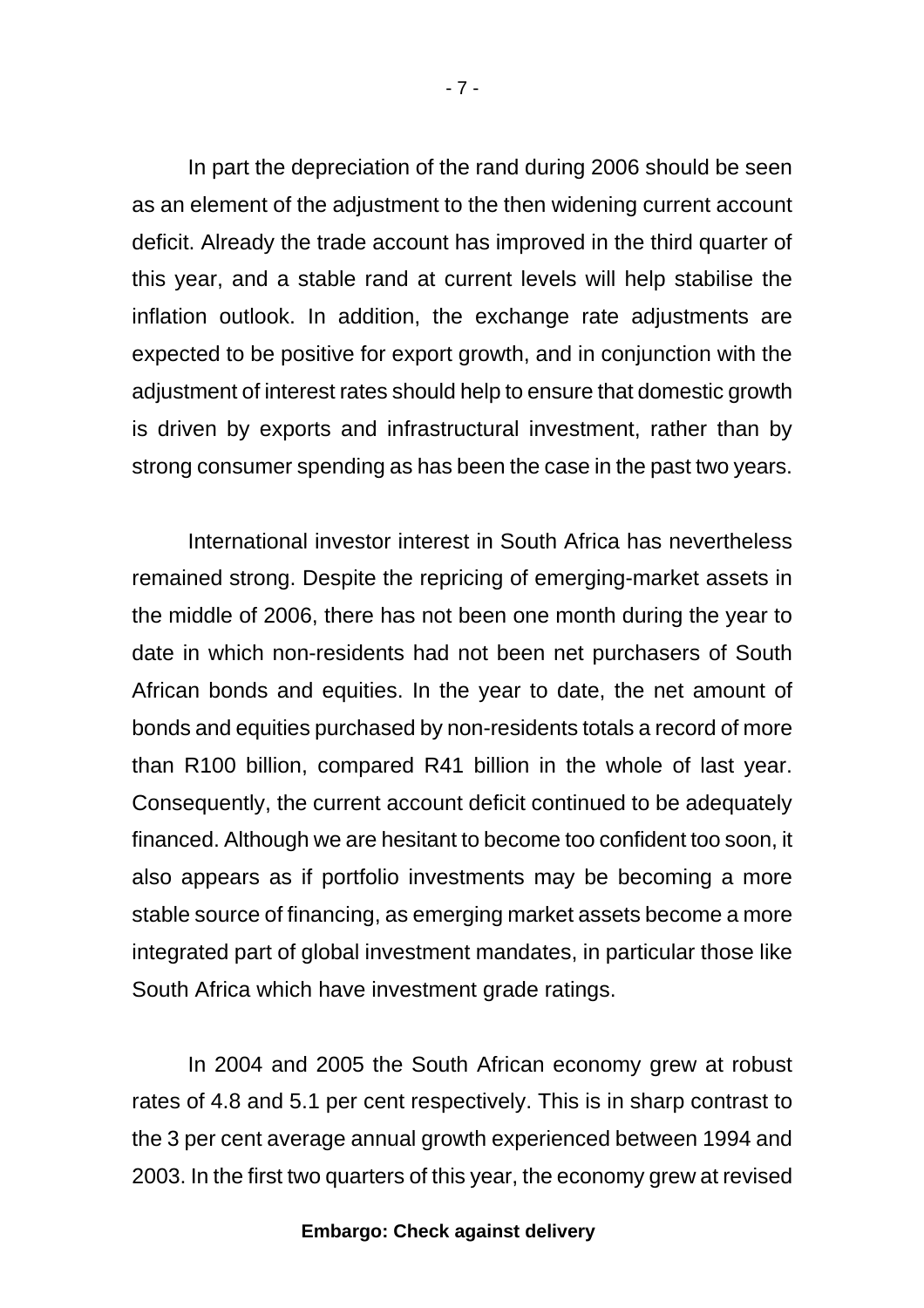annualised rates in excess of 5 per cent. Although the third quarter growth slowed to 4.7 per cent, this is still a very encouraging picture. According to the National Treasury projections, a growth rate of 4.4 per cent is forecast for next year, rising to 5.3 per cent by 2009. Growth is likely to be underpinned by higher infrastructure expenditure. The impact of this can already be seen in the strongly rising investment ratio. These higher growth rates have also had a positive impact on employment growth. According to the latest Labour Force Survey, approximately 1.2 million jobs were created over the 3-year period to March 2006. This is good news indeed.

This positive growth outlook suggests that with an appropriate policy environment, the aims of the Accelerated and Shared Growth Initiative for South Africa (ASGISA) can be achieved, that is, to maintain GDP growth at around 4.5 per cent until 2009 and 6 per cent thereafter. Fiscal policy has remained prudent, to the extent that for the first time ever, provision has been made for a budget surplus in the coming fiscal year. Monetary policy will continue to play its role by providing a low inflation environment.

# **4. G-20 Developments**

I would like to turn briefly to our role in the G-20 which South Africa will chair in 2007. The G-20 was established in 1999 as a forum where central bank Governors and Ministers of Finance of developed and systemically important emerging and developing economies deliberate on issues relating to global economic and financial stability in support of global growth and development. The Bank and the National Treasury are currently making the necessary preparations for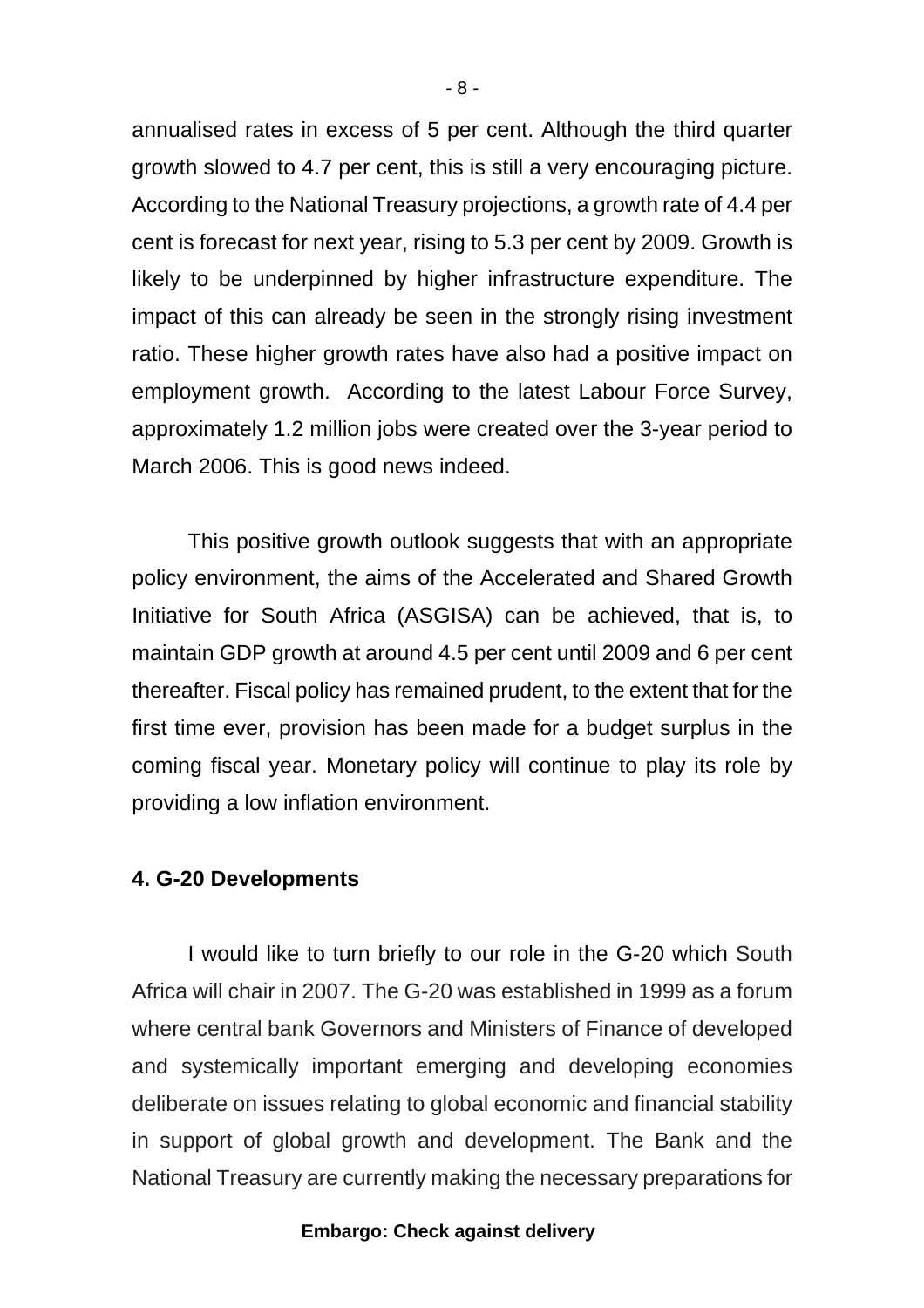hosting and arranging meetings and seminars of the G-20 next year and three themes for the 2007 work programme have been identified.

The first theme relates to the reform of the Bretton Woods Institutions. As I have said in the past, these institutions need to be thoroughly examined and overhauled since their modus operandi no longer serves their diverse membership in today's dynamic global environment. The second theme of fiscal elements of growth and development, or fiscal space, is envisaged to obtain the perspectives of G-20 member countries on how to create and use this fiscal space in support of economic and social objectives. Finally, the third theme will analyse the effects of commodity price changes on G-20 members from a financial stability perspective

# **5. Conclusion**

As I noted earlier, 2006 has been a challenging year. Going forward, I would venture to guess that 2007 will be no easier. The South African economy should continue on its positive growth path, and the Bank will maintain its focus on keeping inflation under control. We remain committed to our role of providing a stable macro-economic environment which would mitigate the effects of negative international developments if they were to occur.

Should you wish to have a further discussion on South African economic issues tonight, I urge you to engage our senior staff members that have been allocated to all the tables. Finally, please enjoy the rest of the evening, and may you have in the period ahead a wonderful festive season and a prosperous New Year.